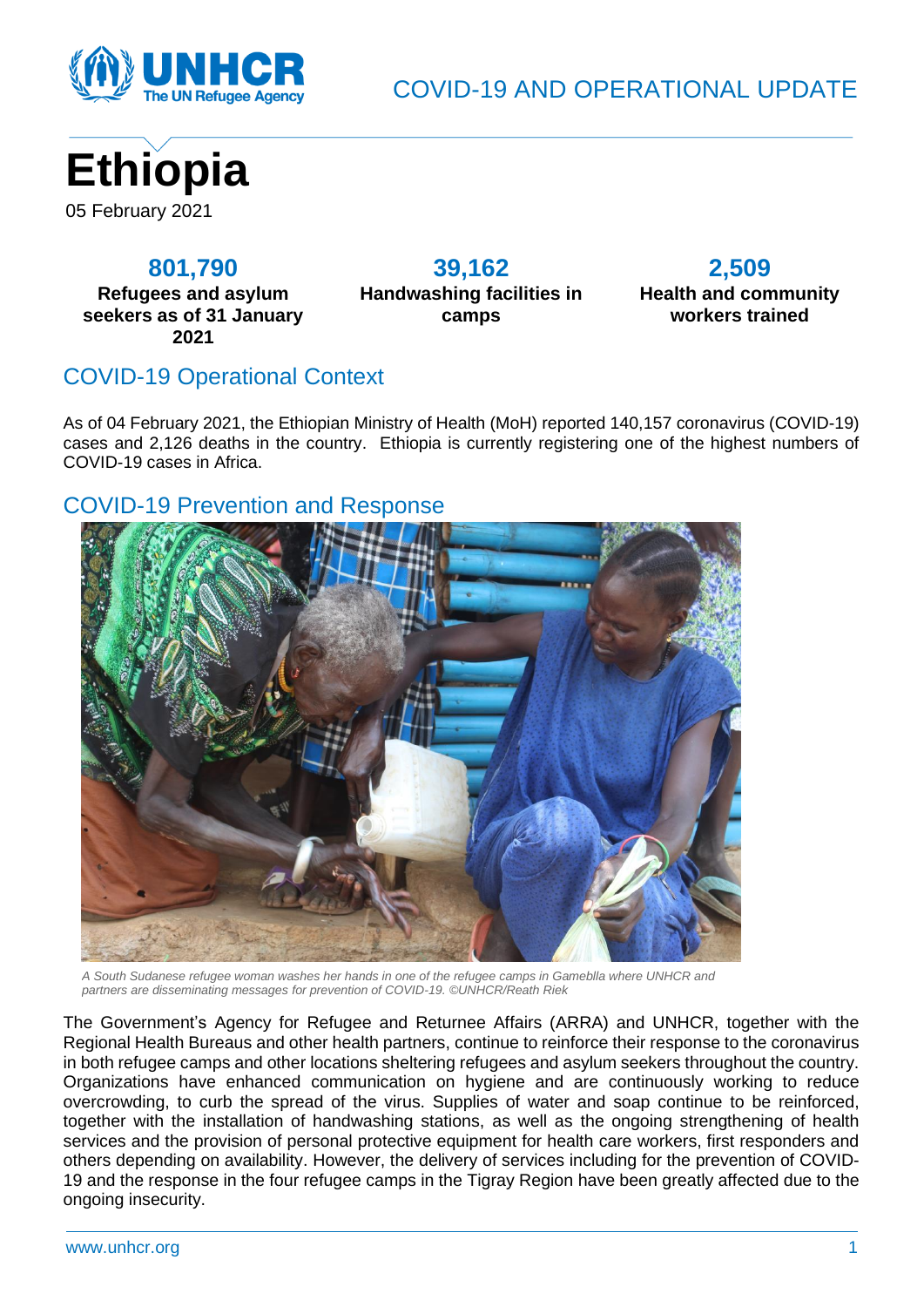

- **PPEs**, **COVID-related medicines** and **medical equipment** worth approximately \$1 million are being delivered for health services and health staff while a fresh procurement order for medicines and medical equipment for both COVID and regular health programmes has been placed. Five ICU beds, five patient monitors, 50 oxygen cylinders, and 300 coverall gowns have been procured and transported to Gambella to help the Regional Health Bureau to improve capacity to care for COVID-19 patients.
- **There have been 39,162 handwashing stations** installed in communal centres and households in 20 of the 26 refugee camps to promote regular handwashing with soap. We are unable to update the data for the remaining six camps (four in Tigray and two in Afar) due to the recent conflict and lack of access to the area. Of these, **37,926** were installed in refugee households and **1,236** were set up in communal facilities to provide services to refugees and asylum seekers. More capacity is needed, however, to ensure that every refugee household is equipped with a handwashing facility.
- Over **2,500** trained **health and community outreach workers** are actively engaged in awareness raising, case investigation and management, as well as mitigation, prevention and control of the virus. They include **446** healthcare workers, **22** laboratory technicians and **1,719** community outreach workers who are serving both the refugees and the communities hosting them. In addition, refugee representatives, Refugee Outreach Volunteers (ROVs), women, youth and child committees and other community representatives were trained and are actively engaged to ensure that basic preventive measures are observed in the communities.
- The daily average per capita **water distribution** in the refugee camps stands at **18.6 litres.** While some of the camps have access to 20 liters per person per day per the UNHCR standards, others are receiving less than the emergency threshold of 15 liters per person per day. UNHCR, ARRA and partners are working to ensure that all refugees have access to adequate potable water, in keeping with the minimum international standards. The current emergency in Tigray Region has seriously disrupted the provision of water in the four camps located in the region. UNHCR and partners are working to normalize service provision in Mai Aini and Adi Harush camps where currently we currently have access to.
- **Isolation facilities**, known as Temporary Assessment Units, have been set up in all refugee camps to temporarily quarantine possible suspected COVID-19 cases pending their transfer to Government isolation and treatment facilities, if necessary. UNHCR has provided hospital beds, mattresses, coverall gowns and other supplies to equip the facilities and the health staff and extended support to the Government-run treatment centers, which are also accessible to refugees. The construction of five additional isolation facilities in the five Melkadida camps has been completed.
- In the capital, Addis Ababa, where over **35,000** urban refugees reside, UNHCR is **communicating with refugees via telephone helplines, WhatsApp and Telegram groups**. In addition to this, a **Digital Request and Complaint System** (DRCS) is fully functional, with an average of 100 requests received on a daily basis and these are being processed by the Protection team. Refugee Outreach Volunteers (ROVs) and refugee leaders are also helping raise awareness.
- **In order to meet additional expenses for soap and other sanitary materials, UNHCR provides an** allowance of 300 Ethiopian Birr (\$7.61) per person per month, to urban-based refugees entitled to monthly living allowances. A two-month advance cash transfer is also made as a living allowance. The intervention is monitored through post-distribution phone interviews by Protection staff.
- **The Registration services resumed at the UNHCR office in Addis Ababa to issue refugees with** registration documents and update their data. Limited numbers are received per day due to the health measures in place to ensure the safety of refugees.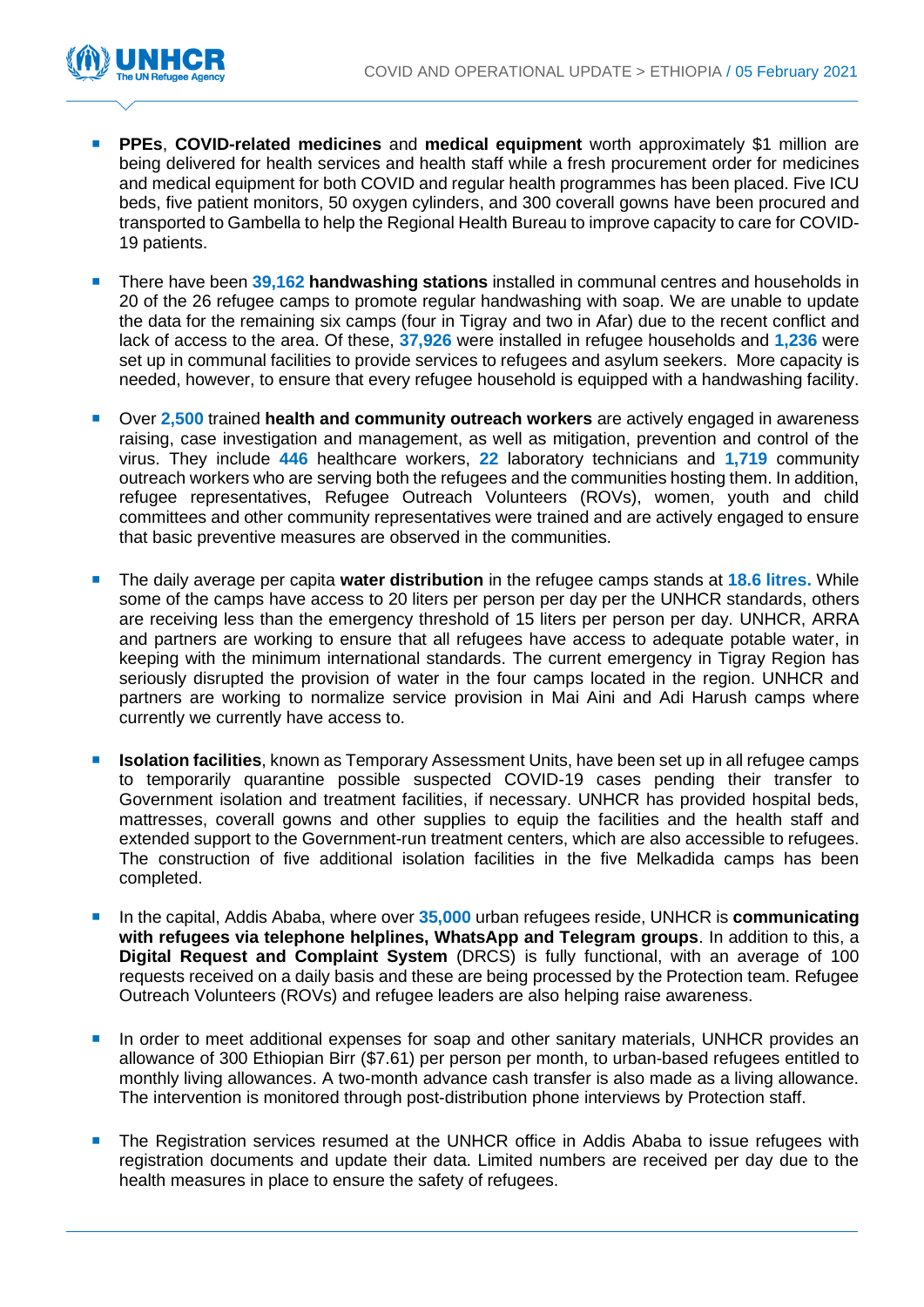

 UNHCR is **supporting the inter-agency COVID-19 response to the IDP situation** in the country, distributing non-food items, equipping isolation and quarantine centers and providing community communications on health messaging.

### COVID Impact and Challenges

**Health Impact**: Pivoting of much of UNHCR's limited health budget to the COVID-19 prevention and response efforts is resulting in a strain on the provision of regular essential health services in the refugee camps. This, in turn, will pose challenges in continuity of maternal and child health services, disease control programmes such as for HIV, TB and Malaria, among others. The reallocation of funds to combat COVID-19 may also negatively impact the efforts already made towards the control of non-communicable diseases including diabetes, hypertension and mental health.

**Economic impact**: Despite the prevailing COVID-19 pandemic, there have been positive advancements with respect to the planned roll out of projects designed by development partners in 2020. The £24m SHARPE Project funded by FCDO will start market systems development activities in February 2021, targeting 200,000 beneficiaries in the Gambella and Somali regions over a period of three years. Similarly, the UN Capital Development Fund (UNCDF) will kick off the Inclusive Digital Economies Action in Ethiopia: (IDEA). The project will ensure financial inclusion to 18,000 beneficiaries in 500 groups in the Somali region. The Poverty Alleviation Coalition consortium, led by World Vision in Ethiopia will be fundraising to design and implement Graduation Programs in all refugee hosting regions, expected to reach 14,000 households over a period of five years. UNHCR is working closely with these partners to ensure that refugee inclusion and protection is realized and that these projects support the COVID-19 economic recovery efforts in refugee hosting areas.

### Operational Response Updates

**Tigray Emergency**: Following a one-month food distribution in Mai Aini and Adi-Harush in mid-December

2020, WFP/UNHCR/ARRA completed a second food distribution covering January 2021. Similarly, Core Relief Items (CRIs) were distributed to 2,600 refugees who are known to have come from Hitsats and Shimelba camps to which UNHCR no longer has access. UN High Commissioner for Refugees Filippo Grandi visited Ethiopia from 29 January to 01 February 2021 during which time he met with Ethiopian Government officials. including the Prime Minister and discussed critical issues in relation to the refugees who were impacted by the conflict in the Tigray Region. He traveled to a refugee camp in the Tigray Region and discussed with the Eritrean refugees who had been cut



*High Commissioner Filippo Grandi in the midst of a press interview inside Mai Aini camp to which UNHCR has now access to provide protection and critical humanitarian assistance ©UNHCR/Chris Melzer*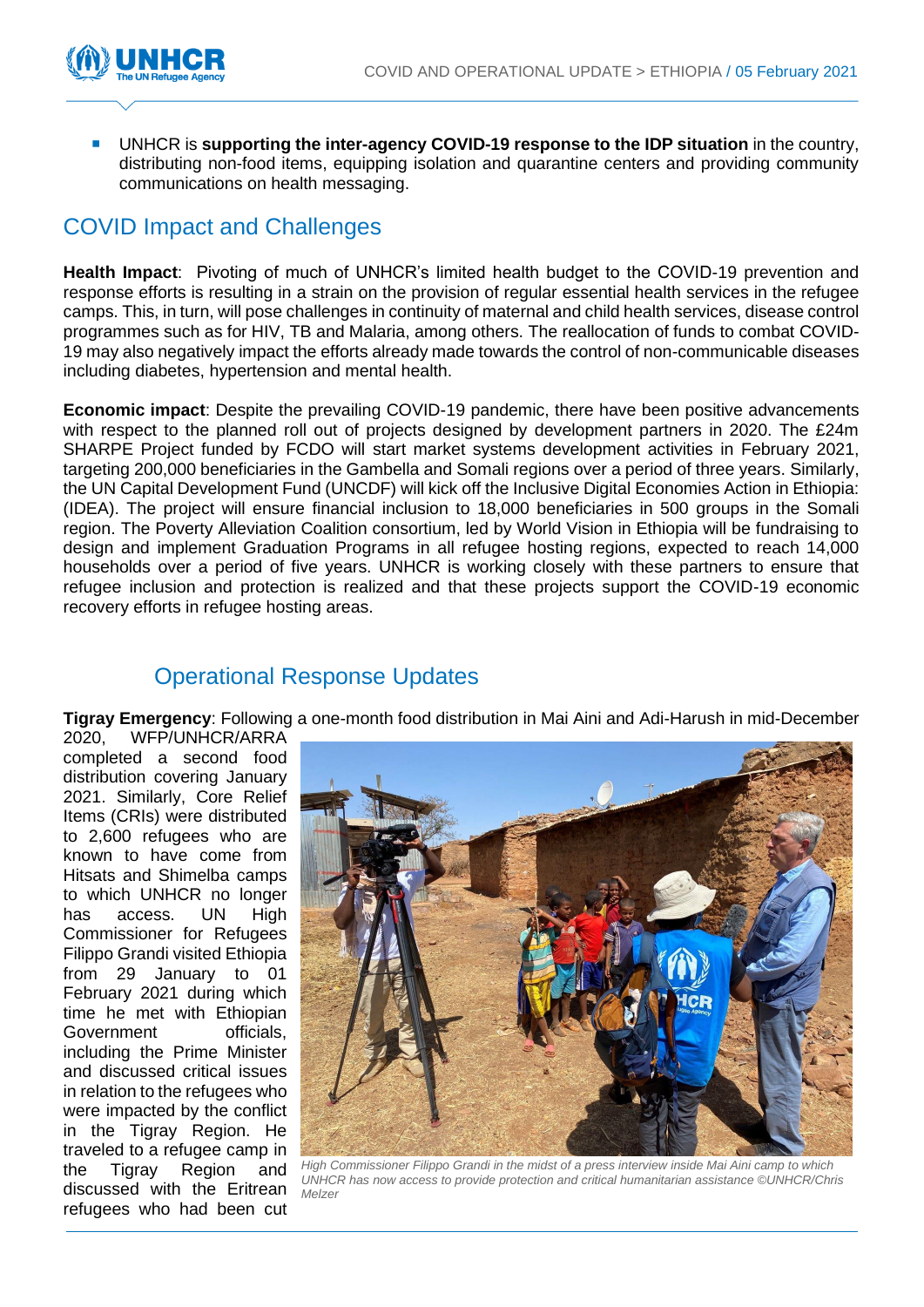

off from humanitarian supplies for about two months. During a virtual press conference, he gave at the conclusion of his visit, the High Commissioner said: "The humanitarian situation in Tigray, I think I will say something that everybody knows, but I think it's important to repeat it, is extremely grave. People need all possible forms of support: food items, non-food items, medicine, clean water, shelter." Regular Ethiopia country and regional UNHCR updates on the crisis can be found at: <https://data2.unhcr.org/en/situations/rbehagl>



#### *Protection*

**Free legal aid to IDP returnees:** In partnership with the Wollega University's free legal aid centers, UNHCR provided free legal aid services for 49 persons of Concern in Wollega, Oromia Region. 17 beneficiaries (06 males & 11 females) were from Gimbi woreda in west Wollega while, 32 others (15 males & 17 females) were from Gida Ayana in East Wollega). Of the latter, five received legal representation to ensure their housing, land and property rights were respected.

**Relocation of South Sudanese refugees**: With the relocation of the remaining 1,189 refugees to Nguenyyiel camp, UNHCR and partners successfully completed the transfer of a total of 8,220 South Sudanese refugees from Pagak reception centre. Among the last batch were 152 children with specific needs, including 71 unaccompanied minors and 79 separated children.



# *Education*

**Distribution of uniforms and radio sets**: School uniforms were distributed to 742 secondary students in Sheder camp near Jijiga in the Somali Region. 109 of the secondary school students, 32 of them females, are expected to take part in the upcoming university entrance examination. Similarly, 82 students who completed their Vocational Skills training in the same camp passed the Centre of Competency (COC) examination, earning them approval for level I and II qualifications in furniture making and basic metal work skills. In Kebribeyah camp, Solar radio sets with built in flash drives were distributed to approximately 390 students, with guidance on how to operate them. They are meant to facilitate supplementary learning. Similarly, in Gure-Shembola refugee camp in the Benishangul-Gumuz Region, Plan International Ethiopia (PIE) distributed 1,055 of the planned 2,321 radio sets to students from grade 5 to 8 while memory cards with audio books and other learning materials were distributed to students in grades 3 to 8.

In the Melkadia area of the Somali Region, which hosts thousands of Somali refugees in five camps, 80% of students have been registered in the new digital platform. Enrolment rates stand at 12,460 (6367M, 6093F) in pre-primary; 23,283 (13192M, 10091F) in primary, and 2,252 (1820M, 432F) in secondary schools.

# *Shelter & CRIs*

**Space for shelter construction in Adi-Harush:** Shelter specialists drawn from UNHCR, ARRA, IRC and NRC conducted an assessment of spaces in Adi-Harush camp where new shelters can be set up to accommodate refugees coming from the other camps. To date there is only spaces enough for some 390 shelters, which falls far short of the needed 2,000 shelters.



**Oral Cholera Vaccines**: As part of the effort to contain the spread of cholera from the surrounding area in Okugo camp in Gambella, ARRA has started administering oral cholera vaccines to the South Sudanese refugees in the camp and surrounding host communities. The vaccines were provided by the Ethiopian Public Health Institute through the Gambella Regional Health Bureau. Humanitarian workers in the camp will also be covered.